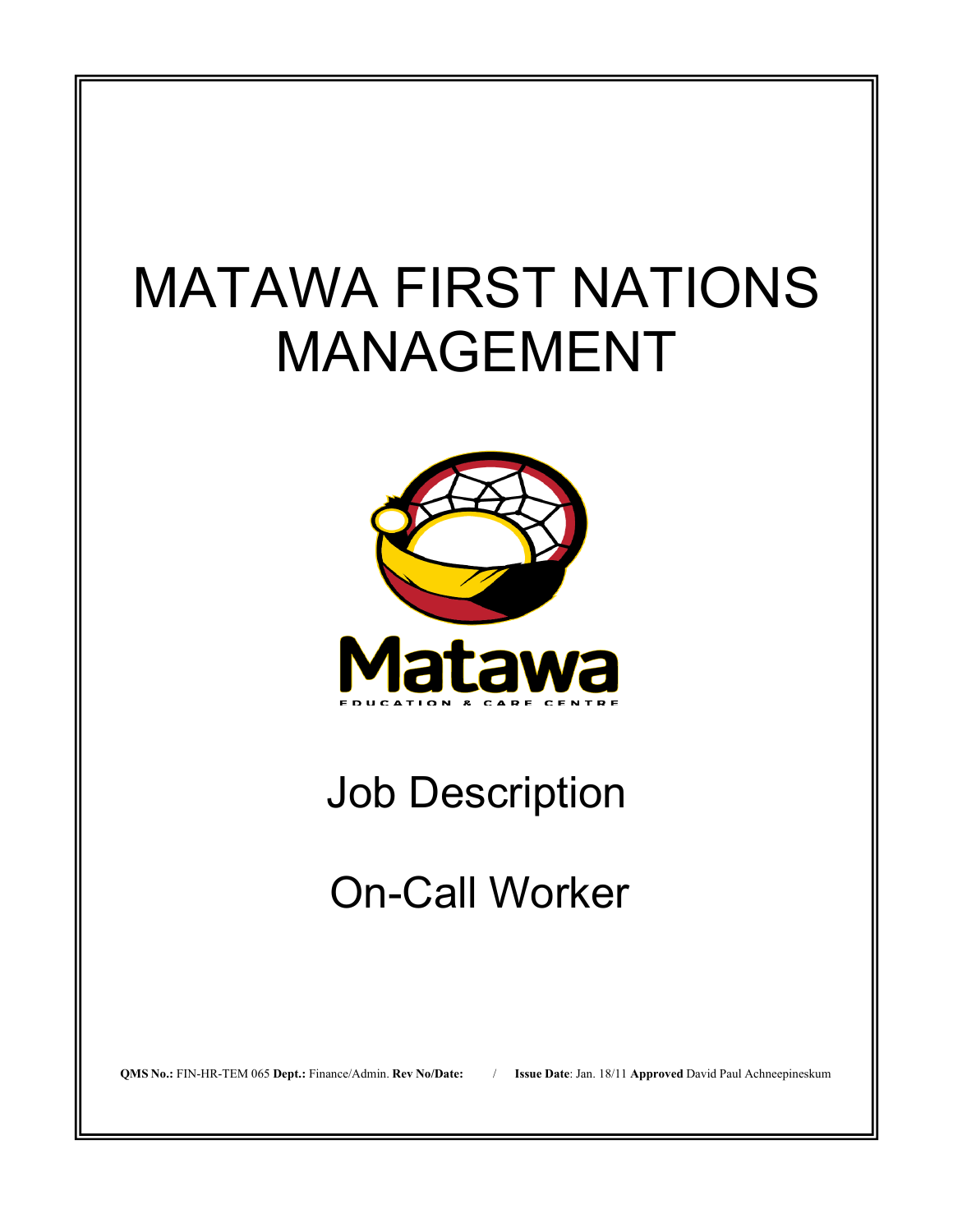## **PURPOSE OF THE POSITION**

Reporting to the Executive Director, the Principal and Vice Principal, the On-Call Worker (OCW) is responsible for the safety of Matawa students attending school in Thunder Bay. Student safety includes taking preventative measures, providing and participating in education and awareness training, activities, and workshops regarding factors such as what to do in situations, available supports, alcohol and substance abuse, peer pressure, gangs, etc.

## **SCOPE**

As a member of the Matawa Education team, the OCW supports students as they move toward the successful completion of their secondary education and continue on their pathways to work, training or post-secondary education programs. The OCW will work directly with students to address issues that they are facing, ensures that students are in their boarding homes by curfew, and transports students from various school activities and appointments. They will do this by maintaining a presence throughout the city during the off hours of the Matawa Education and Care Centre (MECC). The OCW will interact with the students' parents/caregivers, boarding home parents, police, hospital, and other parties in ensuring students are safe. The OCW will consult with parents/caregivers, MECC staff, students, Matawa communities' Education Authorities, and Matawa community representatives to determine student safety needs and develop appropriate responses to those needs.

### **RESPONSIBILITIES**

1. Support Education Counsellors and Education Authorities, parent/guardian, and students as needed

Main Activities

- Provide timely transportation as needed
- Ensure you are on the road and available, answering the at all times and is on throughout the shift/night
- Provide support to individual Education Authorities and Education Counsellors in implementing their policies and procedures related to student care.
- Calm students down in tense situations and contact appropriate supports and follow-up, including making/assisting with referrals
- Notify supervisor(s) of urgent safety issues/situations as quickly as possible, including if cell phone is not working/was misplaced/was forgotten/was stolen
- Communicate with Matawa students to determine their needs and interests and establish rapport
- Monitor "hot spots" (e.g., known hangouts) during shifts
- Maintain communication with other OCWs
- Assist in emergency situations (e.g., missing student, intoxicated student, student in need of medical support)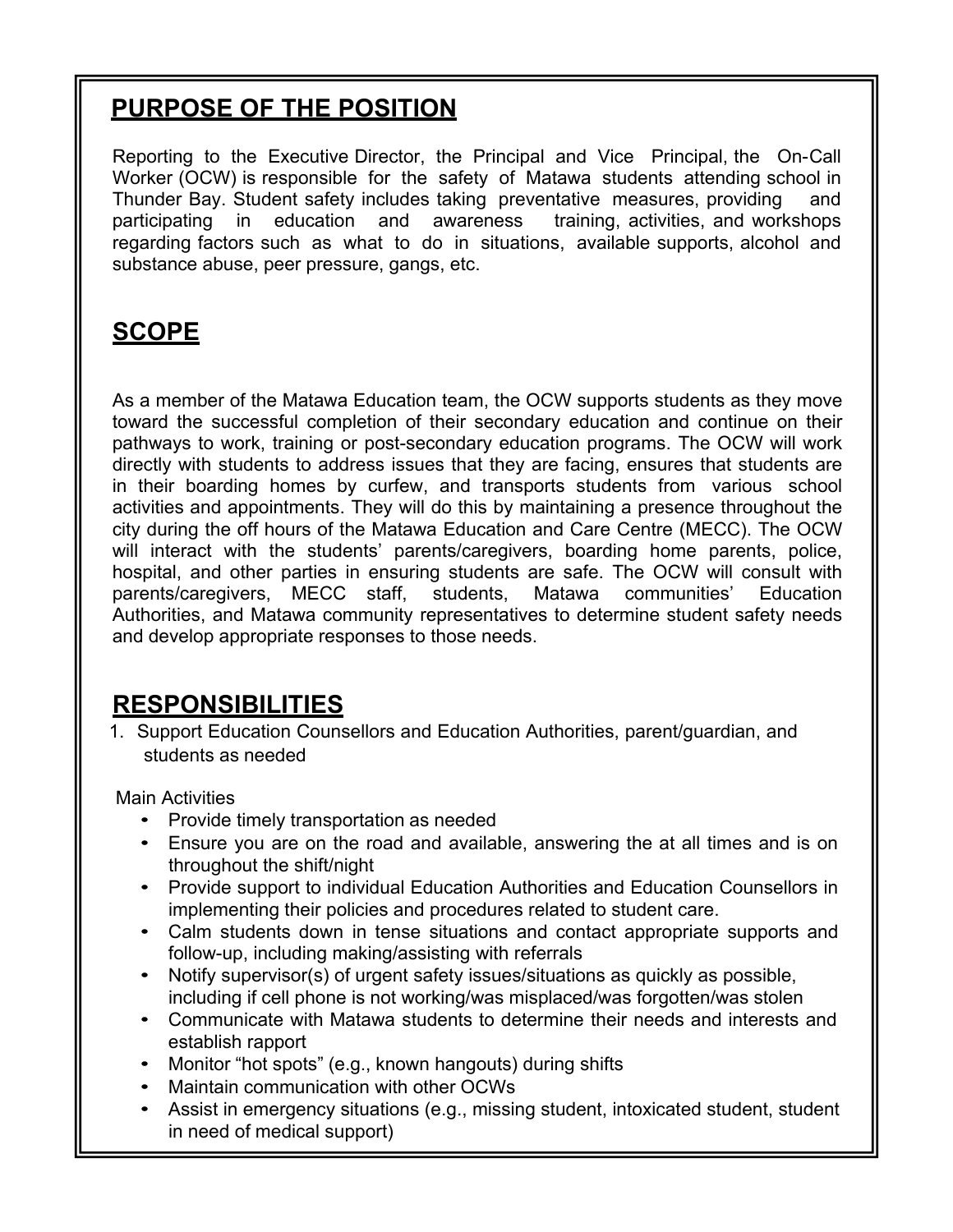- Participate in mandatory On-Call Worker training
- Evaluate the effectiveness of On-Call services and make recommendations for their improvement
- Identify areas where new On-Call services are needed
- 2. Support activities for Matawa students

Main Activities

- Communicate with organizations representing youth to support the needs of Matawa students
- Provide transportation to student activities as needed, including medical appointments
- Encourage Matawa students to participate in regional and territorial programs
- Provide boarding home support
- 3. Promote programs and local services

Main Activities

- Ensure the Matawa students are aware of available activities (e.g., school-run, city-run, youth organization-run)
- Ensure the Matawa students are aware of available supports (e.g., addictions, legal, health, financial)
- Participate in community relations campaigns to promote programs within the city to Matawa students and vice versa
- Maintain positive working relationships with organizations such as police, ambulance, hospitals
- Maintain contacts with local, regional and territorial organizations for youth
- Monitor the use of equipment and facilities
- 4. Administrative

Main Activities

- Respond to phone calls or texts in a timely manner
- Provide reports (e.g., student incidences, "hot spots", incidences with service providers, on-call vehicle servicing and maintenance needs) as required
- Record information on, and prepare reports, concerning On-Call services costs, attendance, equipment & vehicle maintenance (e.g., gas, oil changes, service logs, repairs)
- Ensure all programs and activities are implemented according to relevant education legislation, policies and procedures
- 5. Other duties
	- Maintain cleanliness of on-call vehicle
	- Perform other duties as required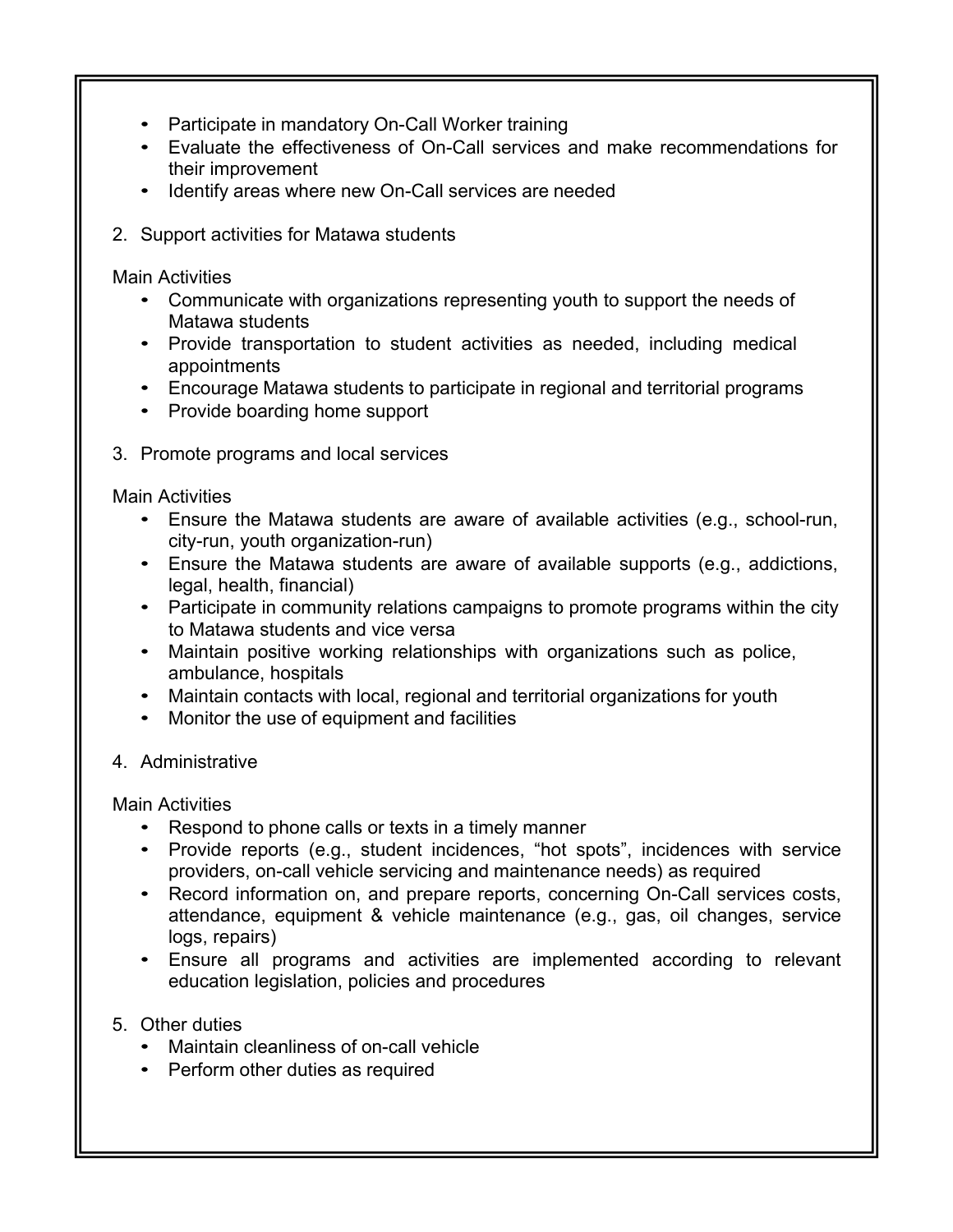## **KNOWLEDGE, SKILLS AND ABILITIES**

#### **Knowledge**

The incumbent must have proficient knowledge in the following areas:

- Demonstrated initiative in meeting the needs of students outside the school environment
- Knowledge of First Nation education
- Knowledge of First Nation cultures and life styles
- Knowledge of legislation, regulations, policies and procedures for program development and implementation
- Knowledge of legislation, regulations, policies and procedures for involving youth in community programs
- Knowledge of office administration and procedures

#### **Skills**

The incumbent must have proficient skills in the following areas:

- Ability to administer student programs
- Team building skills
- Analyzing and problem solving skills
- Excellent decision making skills
- Effective negotiation and mediation skills
- Excellent stress and time management skills
- Excellent written, verbal, interpersonal, presentation, and analytical skills
- A valid Ontario Driver's License

#### **Personal Attributes**

The incumbent must maintain strict confidentiality in performing the duties of OCW. The incumbent must also demonstrate the following personal attributes:

- Excellent interpersonal and communication skills
- Demonstrated ability to work effectively with parents, students, co-workers, and administrators
- Be honest and trustworthy and respectful
- Possess cultural awareness and sensitivity
- Demonstrate sound work ethics
- Must be " fully vaccinated" against COVID-19. (In Ontario, a "fully vaccinated individual" is defined as one who has received the required number of doses as outlined by Health Canada and they have received their final dose of the COVID-19 vaccine at least 14 days ago.) Must provide Health Canada's proof of vaccination (vaccine receipt or enhanced vaccine certificate).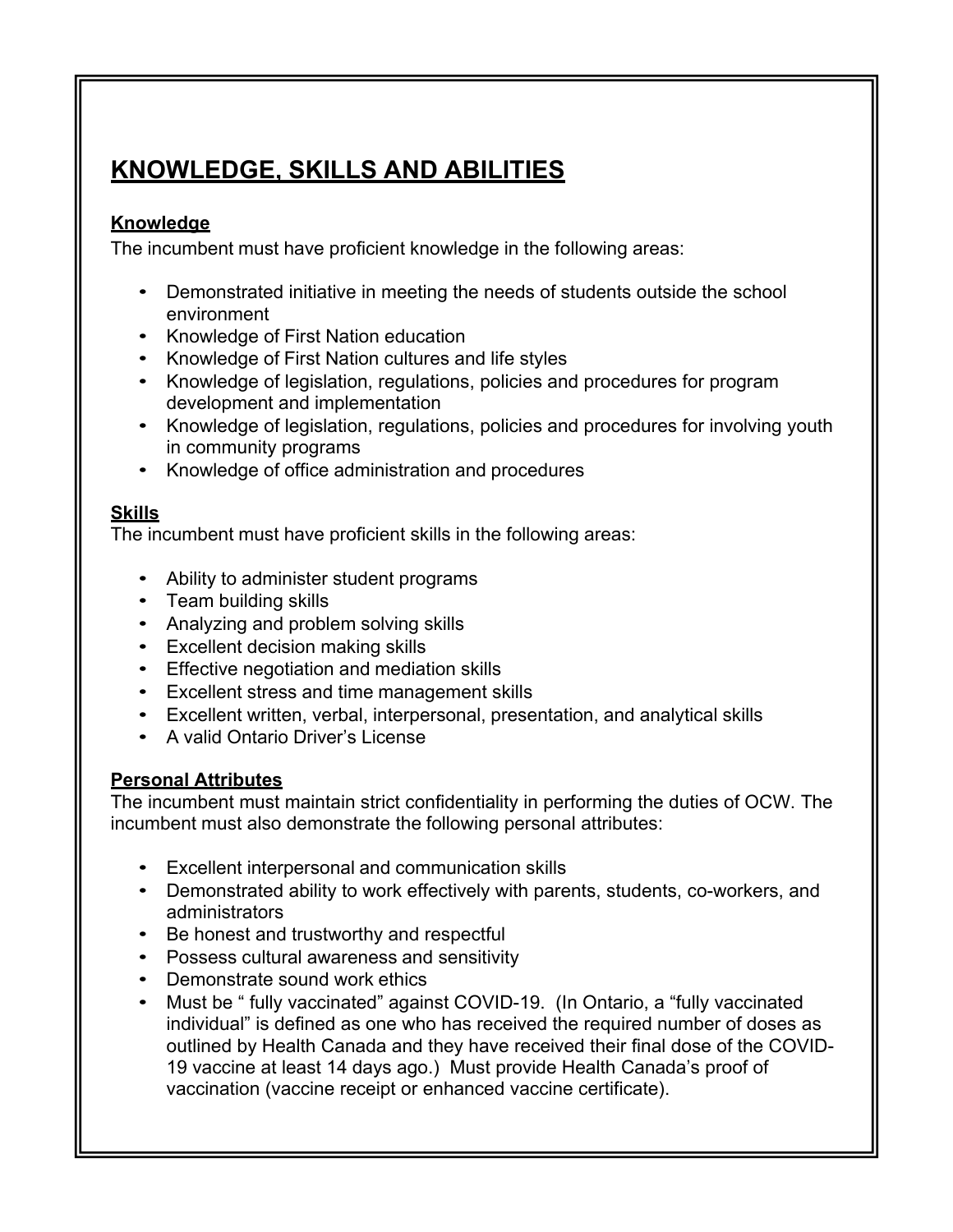#### **Education/Training/Certification**

- Minimum College diploma, ongoing or complete, in any of the following areas: Community Services (Child & Youth Worker, Recreation & Leisure, Social Service Worker, ECE), Health (paramedic, nursing); or equivalent community work experience
- Aboriginal specific programs (community advocacy, education, family and child services); Aboriginal Studies, studies in teaching and education
- Suggested skills: First Aid and CPR training, experience working with children and youth in leadership capacity, non-violent crisis intervention, crisis management

### **WORKING CONDITIONS**

#### **Physical Demands**

The OCW may have to travel throughout the community and/or to Matawa communities in all weather. They may have to lift, carry and manage equipment and supplies. They may have to work odd or long hours at a time to complete special requests or projects. The OCW may have to spend long hours sitting and using office equipment, computers and attending meetings.

#### **Environmental Conditions**

The MECC may be a busy facility. The OCW may have to manage a number of people and projects at one time, and they may be interrupted frequently to meet the needs and requests of students and Matawa staff members. The OCW may find the environment to be busy, noisy and will need excellent organizational and time and stress management skills to complete the required tasks.

#### **Sensory Demands**

Sensory demands can include reading and use of the computer, which may cause eye strain and occasional headaches. The MECC may be noisy and busy making it difficult for the OCW to concentrate.

#### **Mental Demands**

The OCW may have to manage a number of requests at one time. They must be aware of Education Department business in the community and any and all relevant legislation, policies and procedures. They may have to complete a number of tasks and responsibilities at one time, and must be prepared to deal with emergencies and stressful situations at any time.